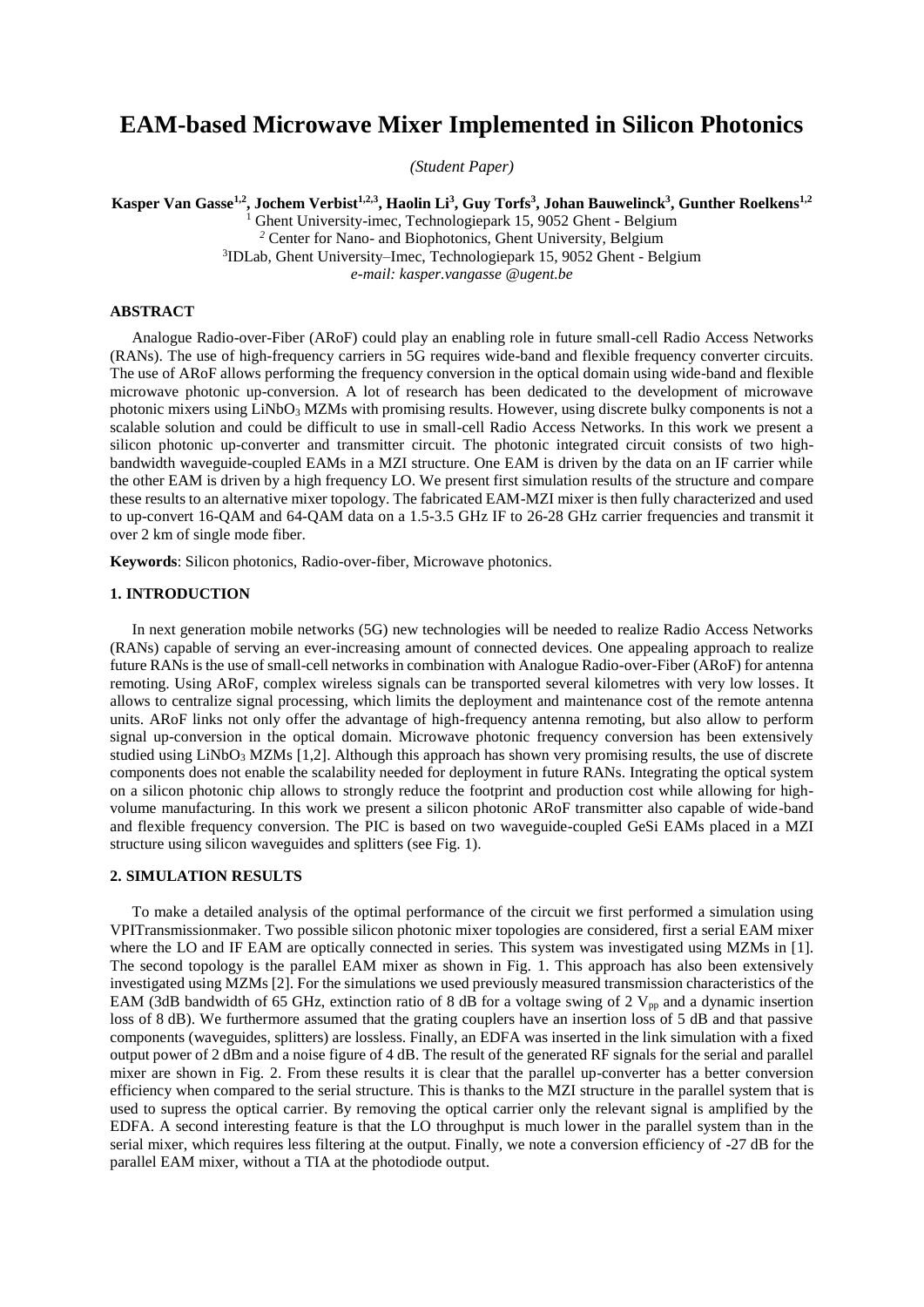

*Figure 1. Overview of the parallel EAM up-conversion-transmitter link. The IF input is represented as a 16-QAM signal on a 1.5 GHz IF carrier. EAM: Electro Absorption Modulator; PS: Phase Shifter; MMI: Multi-Mode Interferometer; SMF: Single Mode Fiber.*



*Figure 2. Simulated output from photodiode for (a) the serial EAM link and (b) the parallel link.*

# **3. MEASUREMENT RESULTS**

To characterize the up-converter/transmitter, the PIC shown in Fig. 1 was placed on a temperature-controlled stage and electrically contacted using a custom GSGSG RF probe with a 100  $\mu$ m pitch. The PIC was optically interfaced with cleaved single mode fiber. A laser with an output at 1565 nm and 10 dBm output power was used as optical input.

#### **3.1 Small-signal EAM characterization**

To fully characterize the parallel EAM mixer we first measured the S21 and S11 parameters of the EAM. An on-chip parallel 70 Ohm resistor was used to have broadband matching. The result of the S21 measurement is shown in Fig. 3(a) and it shows a 3 dB modulation bandwidth exceeding 67 GHz. This very high modulation bandwidth makes the EAM an ideal candidate for the higher carrier frequencies envisioned in future mobile networks. In Fig. 3(a) the S11 of the EAM is shown, indicating a return loss better than 10 dB over the entire frequency range. Although the on-chip resistor is a straightforward and practical matching solution, the conversion efficiency could be further improved by a dedicated narrow band matching network.

## **3.2 System characterization**

To assess the linearity of the mixer an IP3 measurement was performed as a function of the IF input power and a spurious free dynamic range of 82 dBHz<sup>2/3</sup> was found. This can be improved by increasing the link gain and lowering the noise floor. Using low-loss edge couplers would reduce the noise figure and a photodiode with higher saturation power would allow for a higher conversion gain. The conversion efficiency also depends on the extinction ratio of the MZI, as it determines the amount of carrier suppression achievable. Using the thermo-optic heater we can achieve a π-phase shift with 28 mW of power and an extinction ratio of 30 dB when EAMs are unbiased. This excellent extinction ratio means that the losses of the EAMs are almost identical.

#### **3.3 Transmission experiment**

Finally we performed transmission experiments where we up-convert 16-QAM and 64-QAM data on a 1.5 GHz IF to an RF carrier frequency up to 28 GHz. The carrier frequency was limited by the measurement equipment. The high 3 dB modulation bandwidth of the EAM indicates that the up-converter/transmitter could also be used for up-conversion to the 60 GHz frequency bands.